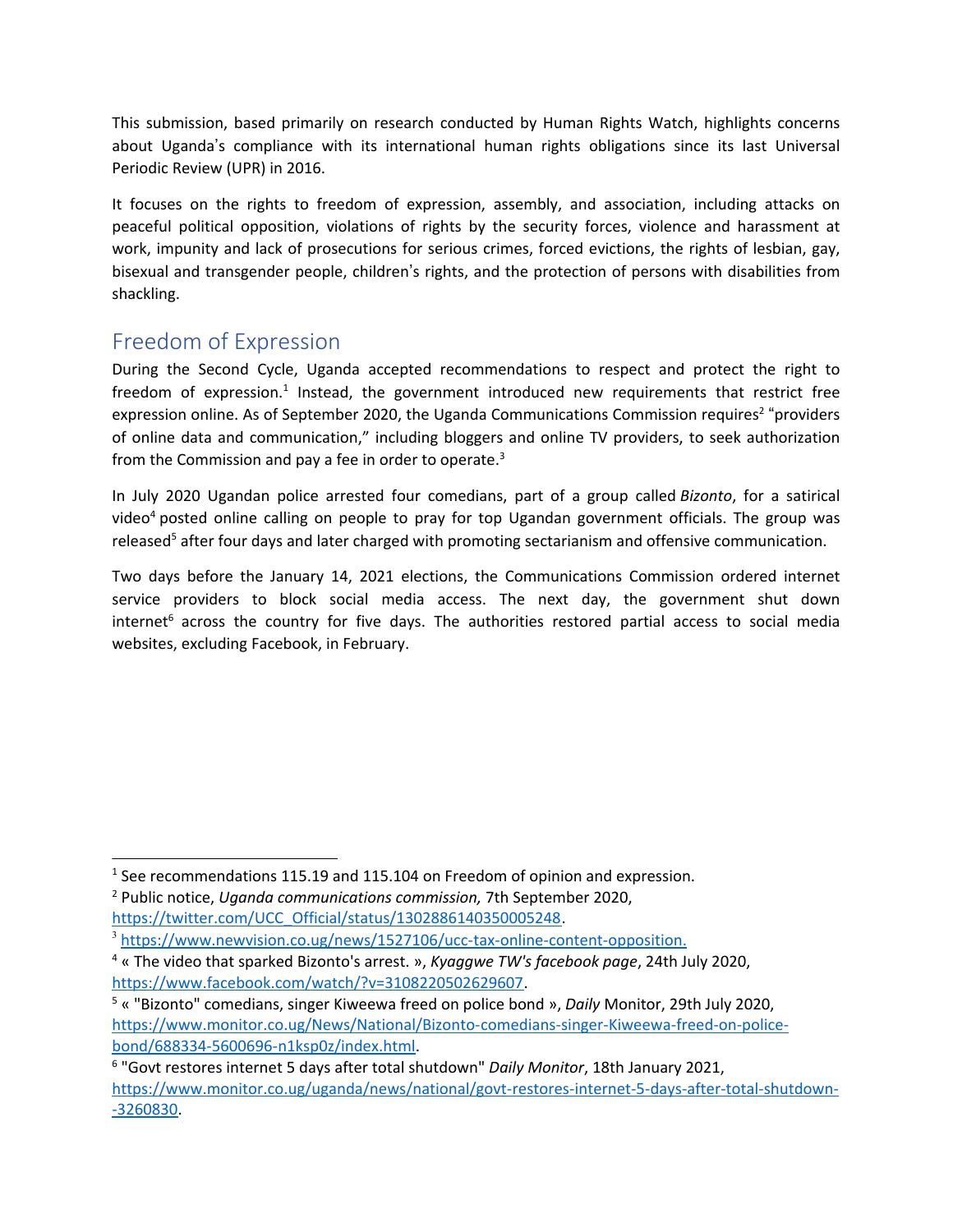During election campaigns, the authorities restricted the media from covering opposition party candidates, in some instances beating and shooting journalists.<sup>7</sup>

In February 2021, military police beat at least ten journalists 8 covering opposition presidential candidate Robert Kyagulanyi as he delivered <sup>a</sup> petition to the United Nations Office of the High Commissioner for Human Rights in Kampala to protest human rights abuses against his supporters. The next day, the army announced that <sup>a</sup> military court had sentenced seven members of the military police to two months detention in <sup>a</sup> military facility but did not share details about its investigations or the military trial.

In May 2021, police detained<sup>9</sup> 24-year-old law student Michael Muhima for a tweet parodying the police spokesperson, charged him with "offensive communication," and denied him access to lawyers or family for five days before he was released on bail.

### *Recommendations:*

- Remove restrictions on freedom of expression online, and on internet and social media access;
- **•** Stop misusing the criminal law and courts to arbitrarily censor and harass government critics;
- End intimidation, threats, and physical attacks on journalists and investigate and prosecute officials implicated in such abuses;
- Drop charges against the members of *Bizonto,* Michael Muhima and all similar unfounded, arbitrary charges that violate international legal protections of free speech.

## Freedom of Association and Assembly

During the Second Cycle, Uganda accepted recommendations related to freedom of association and assembly and the protection of human rights defenders. $^{10}$ 

In March 2020, the Constitutional Court ruled in favor of a 2013 petition<sup>11</sup> brought by civil society organizations challenging the Public Order Management Act as unconstitutional. The Court nullified section 8 of the Act, which police used to block and disperse peaceful assemblies and demonstrations,

9 « Uganda: Drop Charges Against Law Student Michael Muhima Faces Prison Over <sup>a</sup> Tweet; End Criminalization of Free Speech », *Human Rights Watch*, 20th May 2021,

<https://www.hrw.org/news/2021/05/20/uganda-drop-charges-against-law-student>.

<sup>7</sup> « Uganda: Elections Marred by Violence Investigate Security Force Conduct; End Repression; Ensure Justice », *Human Rights Watch*, 21st January 2021, [https://www.hrw.org/news/2021/01/21/uganda](https://www.hrw.org/news/2021/01/21/uganda-elections-marred-violence)[elections-marred-violence](https://www.hrw.org/news/2021/01/21/uganda-elections-marred-violence).

<sup>8</sup> « Uganda'<sup>s</sup> Beaten Journalists Deserve Justice Opaque Military Trials No Substitute for Accountability and Security Sector Reform », *Human Rights Watch*, 22nd February, 2021

<https://www.hrw.org/news/2021/02/22/ugandas-beaten-journalists-deserve-justice>.

 $^{10}$  See recommendations 115.19, 115.103 and 115.101 on the right to peaceful assembly and association, and recommendations 115.106, 115.110, 115.94, 115.95 and 115.96 on the protection of human rights defenders.

<sup>&</sup>lt;sup>11</sup> "Constitutional Court nullifies section 8 of the contentious public order management law" [https://www.softpower.ug/constitutional-court-nullifies-section-8-of-the-contentious-public-order](https://www.softpower.ug/constitutional-court-nullifies-section-8-of-the-contentious-public-order-management-law/)[management-law/](https://www.softpower.ug/constitutional-court-nullifies-section-8-of-the-contentious-public-order-management-law/)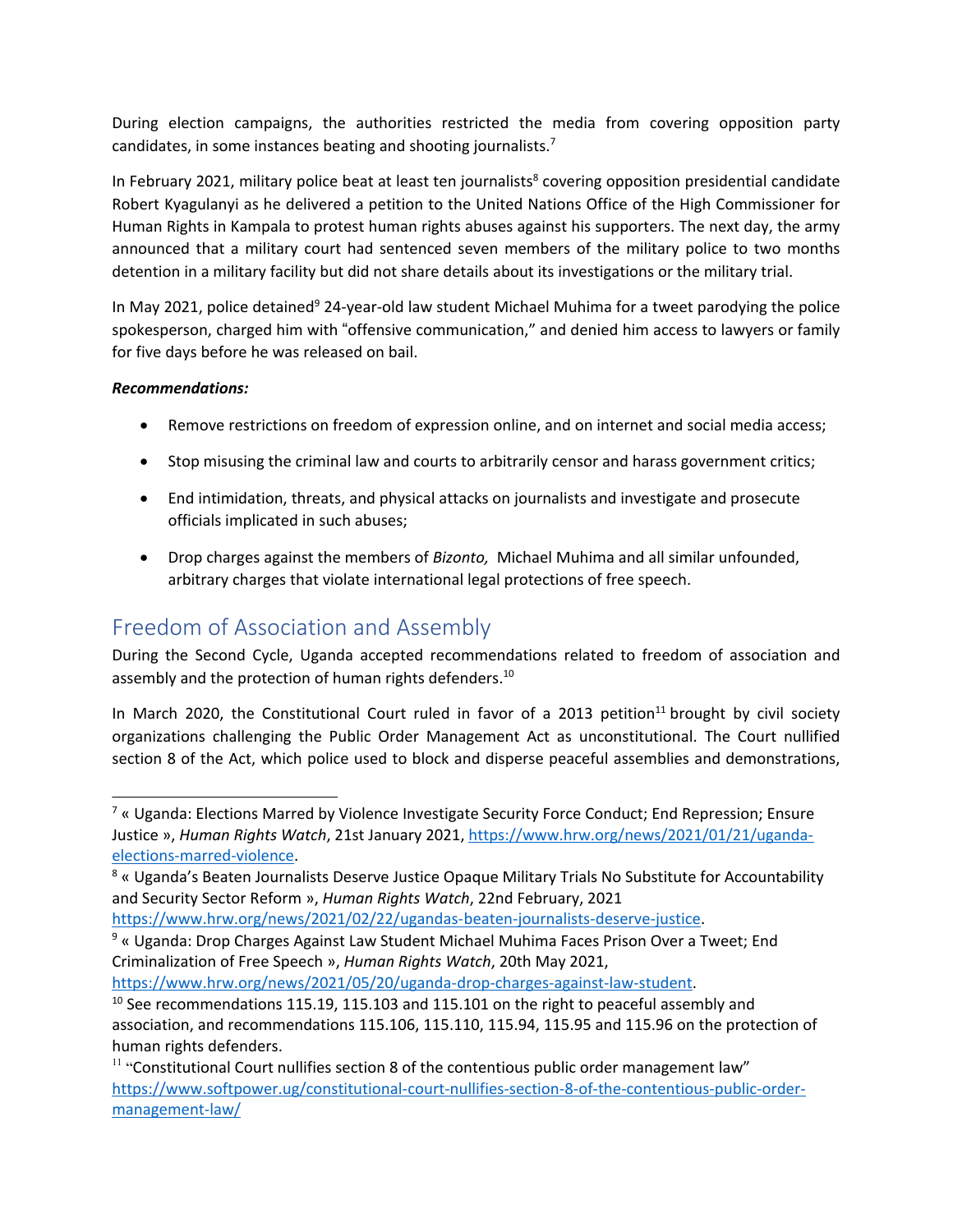often with excessive force. Apart from the court'<sup>s</sup> decision, Uganda has not upheld commitments to respect treedoms of association and assembly.

In September 2020, Kampala police arrested eight youth activists participating in the global climate strike, including six children (i.e. under 18), and detained them for eight hours. Police told them election campaigns were not allowed, although the activists repeatedly explained that they were an environmental—not a political—movement. In December, police arrested human rights lawyer<sup>12</sup> Nicholas Opiyo and charged with money laundering,<sup>13</sup> alleging he received funds that were the "proceeds of crime" on behalf of Chapter Four Uganda, the organization he leads. Chapter Four Uganda says the funds were part of a routine grant $^{14}$  to support its human rights work.

In October 2020, the NGO Bureau blocked<sup>15</sup> National Elections Watch Uganda, a coalition of local organizations, from election monitoring. On election day, police arrested over 20 people working with Citizen Watch-IT and the Women'<sup>s</sup> Democracy Network for operating <sup>a</sup> "parallel tallying center."

### *Recommendations:*

- $\bullet$  Respect and protect the rights of all groups, including those opposing government policies, to exercise freedoms of assembly, association, and expression, in accordance with international human rights norms;
- End arbitrary arrests and prosecutions of activists.

### Arrest and Harassment of Opposition Members and Supporters

In the leadup to Uganda's<sup>16</sup> January 2021 elections, security forces beat and arrested scores of opposition supporters and journalists, killed dozens, and disrupted opposition rallies. Presidential candidates Patrick Amuriat of the Forum for Democratic Change and Robert Kyagulanyi of the National Unity Platform were among those arrested. In November 2020, security forces fired live bullets and teargas at protesters<sup>17</sup> demanding the release of then-detained Kyagulanyi, popularly known as Bobi Wine, resulting in at least 54 deaths. Security Minister Elly Tumwine told the public that police have the

<sup>12</sup> « Lawyer Nicholas Opiyo detained on money laundering charges, police say », *Daily Monitor,* 22nd December 2020, [https://www.monitor.co.ug/uganda/news/national/lawyer-nicholas-opiyo-detained](https://www.monitor.co.ug/uganda/news/national/lawyer-nicholas-opiyo-detained-on-money-laundering-charges-police-say-3236484)[on-money-laundering-charges-police-say-3236484](https://www.monitor.co.ug/uganda/news/national/lawyer-nicholas-opiyo-detained-on-money-laundering-charges-police-say-3236484).

<sup>&</sup>lt;sup>13</sup> « Nicholas Opiyo charged, remanded », Daily Monitor, 24th December 2020,

<https://www.monitor.co.ug/uganda/news/national/nicholas-opiyo-charged-remanded--3238432>.

<sup>&</sup>lt;sup>14</sup> « 4th statement on the frivolous charges against Nicholas Opiyo », Chapter Four's website, 25 December 2020, [https://chapterfouruganda.org/articles/2020/12/25/4th-statement-frivolous-charges](https://chapterfouruganda.org/articles/2020/12/25/4th-statement-frivolous-charges-against-nicholas-opiyo)[against-nicholas-opiyo](https://chapterfouruganda.org/articles/2020/12/25/4th-statement-frivolous-charges-against-nicholas-opiyo).

<sup>&</sup>lt;sup>15</sup> « NGO Bureau suspends operations of National Election Watch Uganda », The Independent, 29 October 2020, [https://www.independent.co.ug/ngo-bureau-suspends-operations-of-national-election](https://www.independent.co.ug/ngo-bureau-suspends-operations-of-national-election-watch-uganda/)[watch-uganda/](https://www.independent.co.ug/ngo-bureau-suspends-operations-of-national-election-watch-uganda/).

<sup>16</sup> Uganda'<sup>s</sup> page on *Human Rights Watch*, <https://www.hrw.org/africa/uganda>.

 $^{17}$  « Uganda: Authorities Weaponize Covid-19 for Repression Investigate Killings, End Arbitrary Detention, Allow Peaceful Gatherings », *Human Rights Watch*, 20th November 2020, <https://www.hrw.org/news/2020/11/20/uganda-authorities-weaponize-covid-19-repression>.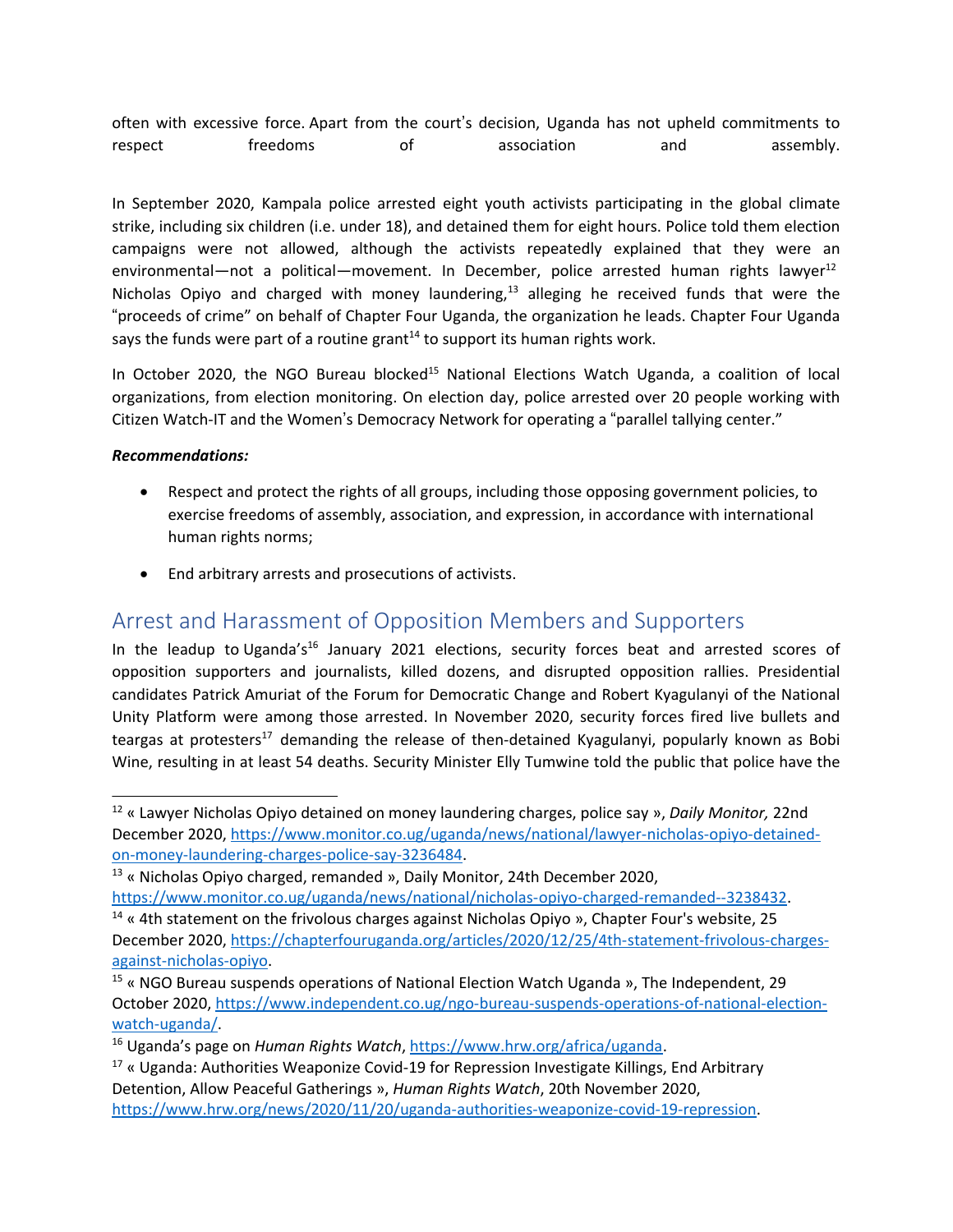right "to shoot you and kill you." President Museveni promised to investigate the killings and to compensate some of the victims.

On January 8, police charged 49 National Unity Platform supporters<sup>18</sup> with alleged possession of ammunition belonging to the Ugandan army. The next day, security officials surrounded Kyagulanyi'<sup>s</sup> home and prevented anyone from entering or exiting for days. On January 18, security forces blocked access to Kyagulanyi's head office.<sup>19</sup>

### *Recommendations:*

 Investigate, with <sup>a</sup> view to prosecuting, or where appropriate, disciplining and sanctioning, state agents implicated in violations of the rights of opposition politicians and their supporters.

# Sexual Orientation and Gender Identity

During the second cycle, Uganda rejected all recommendations explicitly calling for decriminalization of consensual same-sex conduct. Uganda accepted recommendations to comply with its human rights obligations under international law, including non-discrimination obligations under the Convention on the Elimination of All Forms of Discrimination against Women.<sup>20</sup> Uganda has failed to implement these recommendations and routinely violates rights based on victims' real or perceived sexual orientation or gender identity. CEDAW's non-discrimination obligations<sup>21</sup> require the repeal of laws discriminating against women based on sexual orientation or gender identity. Uganda also violates LGBT people'<sup>s</sup> rights to privacy and to be free from torture or cruel, inhuman and degrading treatment.

Uganda'<sup>s</sup> penal code punishes "carnal knowledge" between people of the same sex with up to life in prison. The Sexual Offenses Bill<sup>22</sup> passed by Parliament in May 2021 would criminalize all sexual relations between people of the same gender, anal sex between people of any gender, and sex work.

<sup>18</sup> « Uganda's police chief: beating of reporters for their own good », *Reuters*, 8th January 2021, [https://www.reuters.com/article/uk-uganda-election/ugandas-police-chief-beating-of-reporters-for](https://www.reuters.com/article/uk-uganda-election/ugandas-police-chief-beating-of-reporters-for-their-own-good-idUSKBN29D1A7)[their-own-good-idUSKBN29D1A7](https://www.reuters.com/article/uk-uganda-election/ugandas-police-chief-beating-of-reporters-for-their-own-good-idUSKBN29D1A7).

<sup>19</sup> « 60 arrested over attack on bus, Bobi detained at home », *Daily Monitor*, 18th January 2021, [https://www.monitor.co.ug/uganda/news/national/60-arrested-over-attack-on-bus-bobi-detained-at](https://www.monitor.co.ug/uganda/news/national/60-arrested-over-attack-on-bus-bobi-detained-at-home-3260410)[home-3260410](https://www.monitor.co.ug/uganda/news/national/60-arrested-over-attack-on-bus-bobi-detained-at-home-3260410).

<sup>&</sup>lt;sup>20</sup> See recommendations 115.57, 115.8, 115.52, 115.49, 115.62, 115.51, 115.9, 115.53, 115.69, 115.54, 115.55, 115.70 on the discrimination against women, and recommendations 115.10, 115.63, 115.65, 115.66, 115.67, 115.76, 115.77, 115.13, 115.74, 115.75, 115.11, 115.18, 115.98, 115.72, 115.73, 115.91, 115.61, 116.9, 115.12, 115.89, 115.37, 115.38, 115.64 on violence against women. See also recommendation 115.50 on participation of women in political and public life.

<sup>&</sup>lt;sup>21</sup> General Recommendation No. 28 on the Core Obligations of States Parties under Article 2 of the Convention on the Elimination of All Forms of Discrimination against Women, *UN Committee on the Elimination of Discrimination Against Women (CEDAW),* 16 December 2010, CEDAW/C/GC/28, <https://www.refworld.org/docid/4d467ea72.html>.

 $^{22}$  « Uganda: Reject Sexual Offenses Bill Draft Law Criminalizes Consensual Sex, Lets Down Assault Survivors », May 6th 2021, *Human Rights Watch*, [https://www.hrw.org/news/2021/05/06/uganda](https://www.hrw.org/news/2021/05/06/uganda-reject-sexual-offenses-bill)[reject-sexual-offenses-bill](https://www.hrw.org/news/2021/05/06/uganda-reject-sexual-offenses-bill).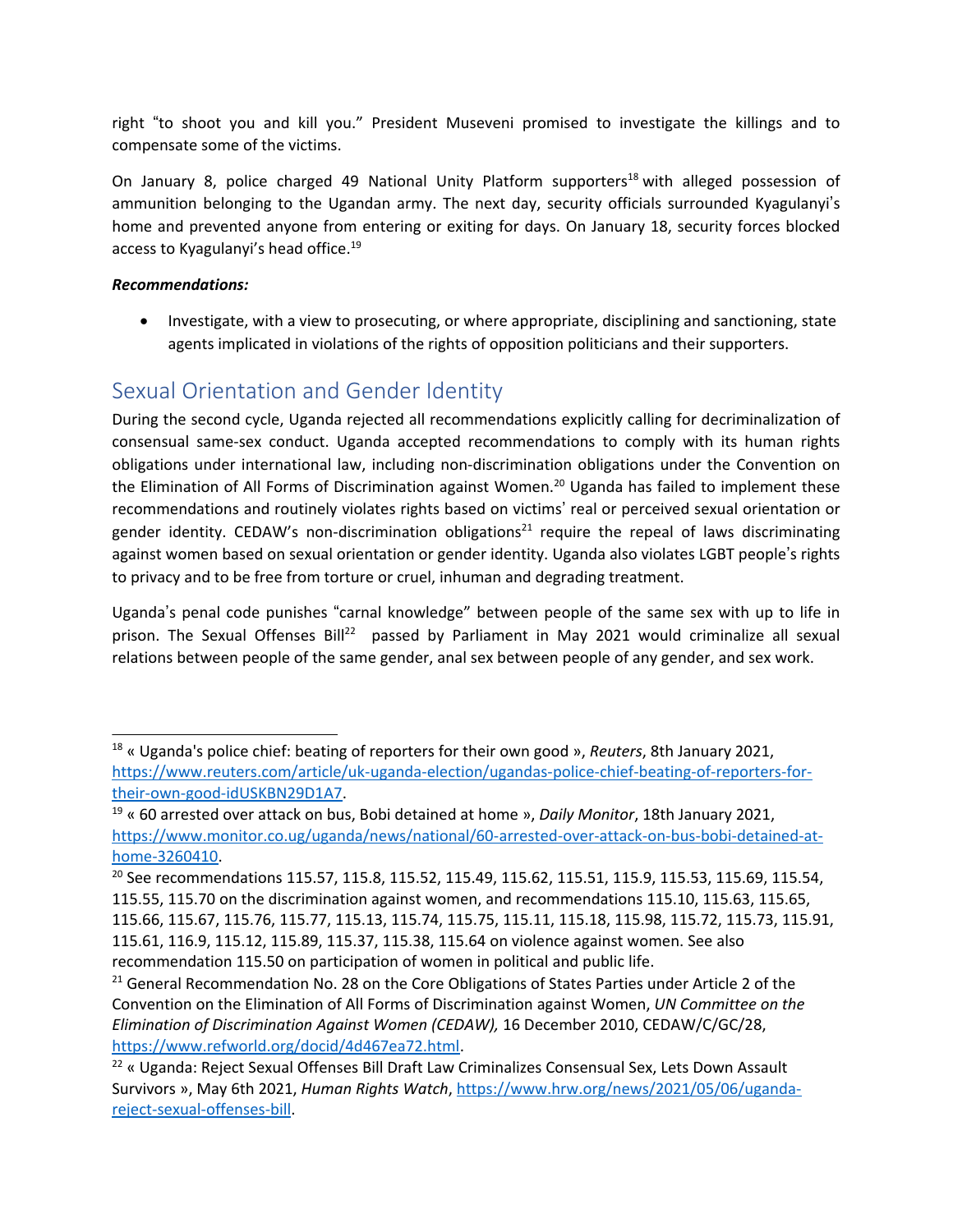In March 2020, police raided the Children of the Sun Foundation shelter for homeless LGBT youth in Wakiso District and beat shelter residents, charging them with "<sup>a</sup> negligent act likely to spread infection of disease" and "disobedience of lawful orders." Twenty were detained and subjected to forced anal examinations, <sup>a</sup> form of cruel, inhuman and degrading treatment that can amount to torture. Prosecutors eventually dropped charges, and <sup>a</sup> court ruled that the prison system'<sup>s</sup> refusal to allow them access to counsel during their six weeks in prison violated<sup>23</sup> rights to a fair hearing and to liberty.

In May 2021, police raided <sup>a</sup> private celebration at the Happy Family Youth shelter in Wakiso District and arrested 44 people, initially accusing them of holding <sup>a</sup> same-sex wedding, then charging them with "negligent acts likely to spread infection of disease." Police subjected <sup>17</sup> of the accused to forced anal examinations. A court released them on bail. Charges remained pending at the time of this submission.

### *Recommendations:*

- President Museveni should return the Sexual Offenses Bill to Parliament to produce <sup>a</sup> revised bill that prohibits all forms of sexual violence—not including consensual acts between adults—and encompasses prevention, protection, treatment, support, and remedies for survivors.
- Repeal sections 145 and 148 of the penal code, criminalizing "carnal knowledge against the order of nature."
- Cease raids on events because they are organized or attended by LGBT people.
- Prohibit anal examinations and the use of results from any such examinations in court proceedings, except as evidence of abuse by the perpetrator or harm caused to the victim.

## Other Security Force Abuses

Security forces in Uganda, including police, soldiers, and the Local Defense Unit (LDU), an armed paramilitary group affiliated with the army, beat, extorted, shot, and arrested people for allegedly failing to comply with Covid-19 restrictions. In March 2020, such violations took place in Amuru, Mityana,<sup>24</sup> Mukono, 25 downtown Kampala and Bududa.

In February 2020, Parliament's human rights committee released<sup>26</sup> findings from an investigation that found the authorities detained and tortured people in unacknowledged places of detention referred to as "safe houses." The committee called on the Uganda Human Rights Commission to conduct further

<https://www.hrw.org/news/2020/07/10/court-awards-damages-20-lgbt-youth-uganda>.

 $^{23}$  « Court Awards Damages to 20 LGBT Youth in Uganda Homeless Shelter Residents to Be Compensated After Arbitrary Detention », *Human Rights Watch*, 10th July 2020,

<sup>24</sup> « UPDF beat Mityana locals who don't adhere to #COVID19 guidelines », *New Vision TV*, 23rd March 2020, <https://www.youtube.com/watch?v=m9fGD5C0yOc>.

<sup>25</sup> « COVID-19: Two shot for defying presidential directives », *Daily Monitor* March 7 2020, [https://www.monitor.co.ug/News/National/Two-shot-Mukono-defying-presidential](https://www.monitor.co.ug/News/National/Two-shot-Mukono-defying-presidential-directives/688334-5505644-aro68b/index.html)[directives/688334-5505644-aro68b/index.html](https://www.monitor.co.ug/News/National/Two-shot-Mukono-defying-presidential-directives/688334-5505644-aro68b/index.html).

<sup>&</sup>lt;sup>26</sup> « Report of the Committee on Human Rights on Alleged Torture in Ungazetted Detention Centres in the Country », *Office of the Clerk to Parliament,* November 2019,

<https://www.parliament.go.ug/cmis/browser?id=49986867-2ebf-4550-af0d-55155ff20dab%3B1.0>.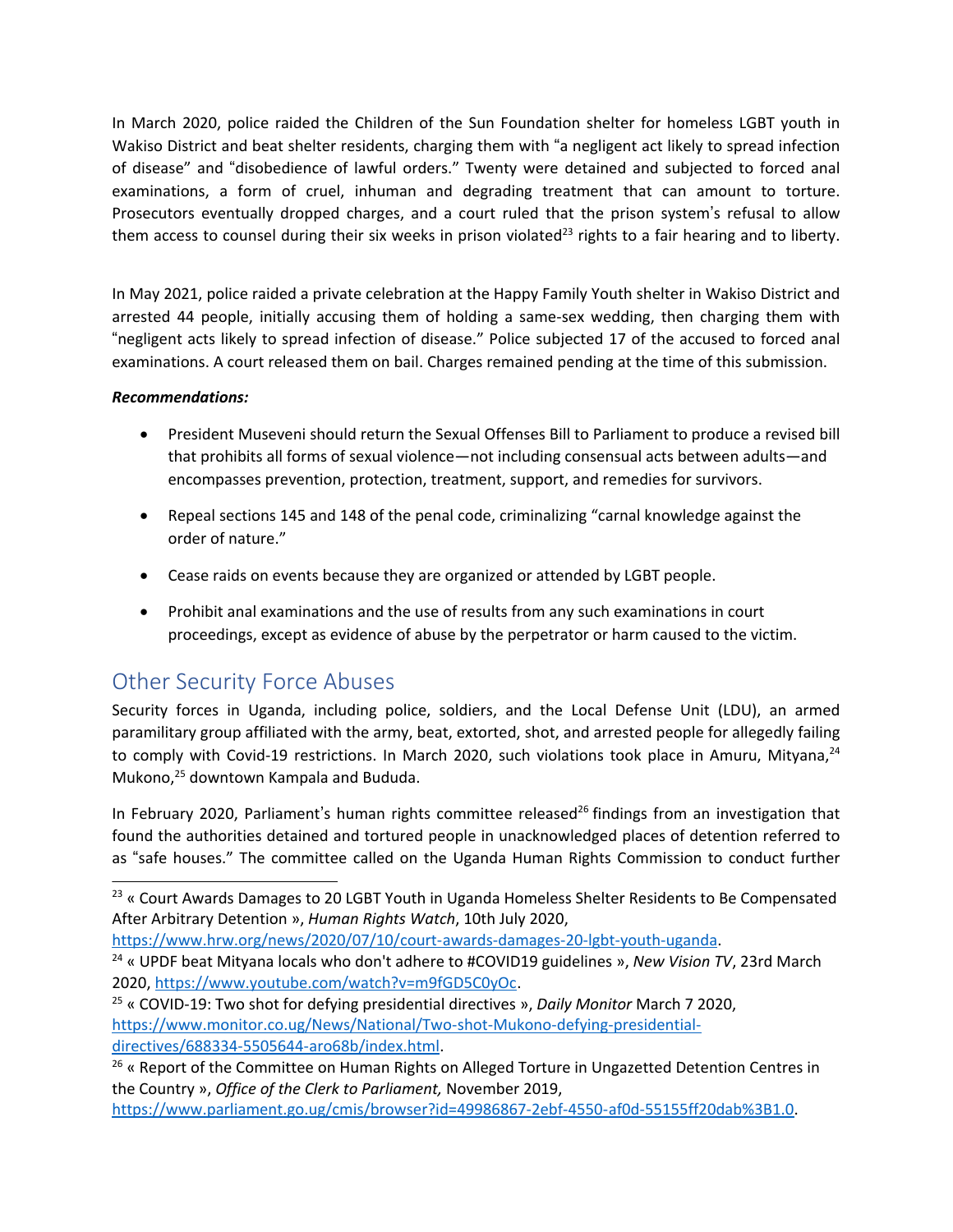investigations and furnish <sup>a</sup> report to Parliament.

#### *Recommendations:*

 Investigate and hold accountable state security agents who have committed, acts of inhuman and degrading treatment and torture, unlawful killings, and unlawful detentions.

### Workplace Violence and Harassment

Labor laws do not sufficiently protect informal sector workers, including domestic workers and street vendors, against violence and harassment. The Employment (Sexual Harassment) Regulations 2012 narrowly defines sexual harassment and applies only to workplaces with more than 25 employees.

The pending Employment (Amendment) Bill, 2019 expands key labor protections to informal sector workers, including protection against sexual harassment, and recognizes <sup>a</sup> range of situations where work-related abuses can occur.

#### *Recommendations:*

- President Museveni should approve the Employment (Amendment) Bill, 2019.
- Parliament should pass legislation that expands definitions of sexual harassment in line with the ILO Violence and Harassment Convention (C190), applies to all employers, and includes prevention measures.
- Ratify the ILO Violence and Harassment Convention (C190), review the compliance of national laws with the convention and its related Recommendation 206, and implement necessary reforms.

### Impunity and Lack of Prosecutions for Serious Crimes

Abuses by the Ugandan armed forces over the course of its 25-year armed conflict with the Lord'<sup>s</sup> Resistance Army, including torture,<sup>27</sup> rape, arbitrary detention, unlawful killings, and forced displacement of citizens, have rarely been prosecuted. The Ugandan army has said that soldiers who committed abuses during the conflict have been prosecuted and convicted but has not provided details of such cases. Uganda's International Crime Division,<sup>28</sup> which was established in 2008, has pursued only one case involving crimes committed in northern Uganda, against LRA commander Thomas Kwoyelo.<sup>29</sup>

<sup>27</sup> « State of Pain : Torture in Uganda", *Human Rights Watch*, March 2004, <https://www.hrw.org/sites/default/files/reports/uganda0304.pdf>.

<sup>28</sup> "Justice for Serious Crimes before National Courts Uganda'<sup>s</sup> International Crimes Division", *Human Rights Watch*, 15th January 2012, [https://www.hrw.org/report/2012/01/15/justice-serious-crimes](https://www.hrw.org/report/2012/01/15/justice-serious-crimes-national-courts/ugandas-international-crimes-division)[national-courts/ugandas-international-crimes-division](https://www.hrw.org/report/2012/01/15/justice-serious-crimes-national-courts/ugandas-international-crimes-division).

<sup>29</sup> « Uganda: Q&A on the trial of Thomas Kwoyelo », *Human Rights Watch*, 7th July 2011, <https://www.hrw.org/news/2011/07/07/uganda-qa-trial-thomas-kwoyelo>.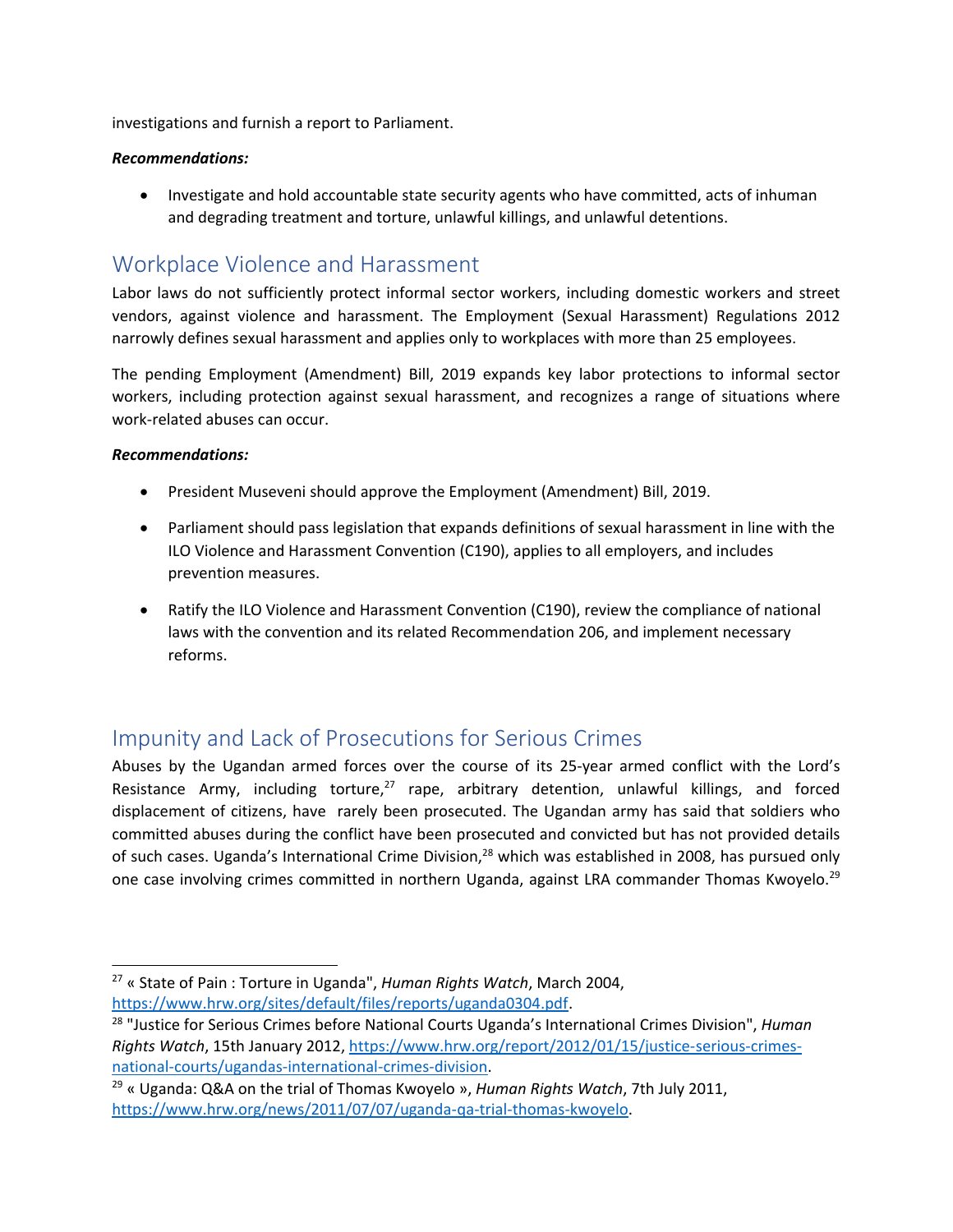The trial has proceeded in fits and starts,<sup>30</sup> suffering many delays.<sup>31</sup> Some former LRA fighters, including senior commanders, were integrated into the Ugandan military<sup>32</sup> without investigation into crimes they may have committed in the LRA.

In December 2020, the International Criminal Court (ICC) prosecutor's office concluded<sup>33</sup> an assessment of a 2016 police and military operation in western Uganda in which about 150 people were killed.<sup>34</sup> The prosecutor'<sup>s</sup> office found Ugandan security forces committed murder and used indiscriminate and disproportionate force but was unable to conclude that the acts took place as part of <sup>a</sup> policy, <sup>a</sup> necessary element for the ICC's jurisdiction. There has been no domestic accountability $^{35}$  for the crimes.

### *Recommendations:*

 Prosecute members of the armed forces and LRA implicated in serious crimes, who are not otherwise facing ICC proceedings. Impose appropriate penalties not including the death penalty.

## Child Labor

During the second UPR cycle, Uganda supported recommendations to eradicate child labor. 36

The economic impact of the Covid-19 pandemic, together with school closures and inadequate government assistance, is pushing children into exploitative and dangerous child labor.<sup>37</sup> Many children entered the workforce for the first time because their families could not meet their basic needs. Children have reported long hours, hazardous working conditions, denial of pay, physical and verbal abuse by employers, and sexual harassment.

*Recommendations:*

 Ensure children enjoy an adequate standard of living and benefit from adequate social security, including by scaling up cash allowances, and through the progressive introduction of universal

 $31$  « A Test Case for Justice in Uganda Government Should Signal More Commitment to Uganda's International Crimes Division », *Human Rights Watch*, 15th November 2018, <https://www.hrw.org/news/2018/11/15/test-case-justice-uganda>.

<sup>30</sup> « Q&A: The LRA Commander Dominic Ongwen and the ICC », *Human Rights Watch*, 27th January 2021, <https://www.hrw.org/news/2021/01/27/qa-lra-commander-dominic-ongwen-and-icc>.

<sup>32</sup> « Uganda Enlists Former Rebels to End <sup>a</sup> War », *The New York Times*, 11th April 2011, <https://www.nytimes.com/2010/04/11/world/africa/11lra.html>.

<sup>33</sup> « Report on Preliminary Examination Activities 2020 », *International Criminal Court*, 14th December 2020, <https://www.icc-cpi.int/itemsDocuments/2020-PE/2020-pe-report-eng.pdf>.

<sup>34</sup> « The Legacy of Uganda'<sup>s</sup> Kasese Massacre Three Years On, Families Still Awaiting Answers », *Human Rights Watch*, 27th November 2019, [https://www.hrw.org/news/2019/11/27/legacy-ugandas-kasese](https://www.hrw.org/news/2019/11/27/legacy-ugandas-kasese-massacre)[massacre](https://www.hrw.org/news/2019/11/27/legacy-ugandas-kasese-massacre).

<sup>35</sup> « The Legacy of Uganda'<sup>s</sup> Kasese Massacre Three Years On, Families Still Awaiting Answers », *Human Rights Watch*, 27th November 2019, https://www.hrw.org/news/2019/11/27/legacy-ugandas-kasesemassacre.

<sup>&</sup>lt;sup>36</sup> See recommendations 115.71 and 115.14 on the protection of children against exploitation.

<sup>&</sup>lt;sup>37</sup> « Uganda: Covid-19 Pandemic Fueling Child Labor Meager Government Aid Leaves Children Working Long Hours for Little Pay Child working », *Human Rights Watch*, 26th May 2021,

<https://www.hrw.org/news/2021/05/26/uganda-covid-19-pandemic-fueling-child-labor>.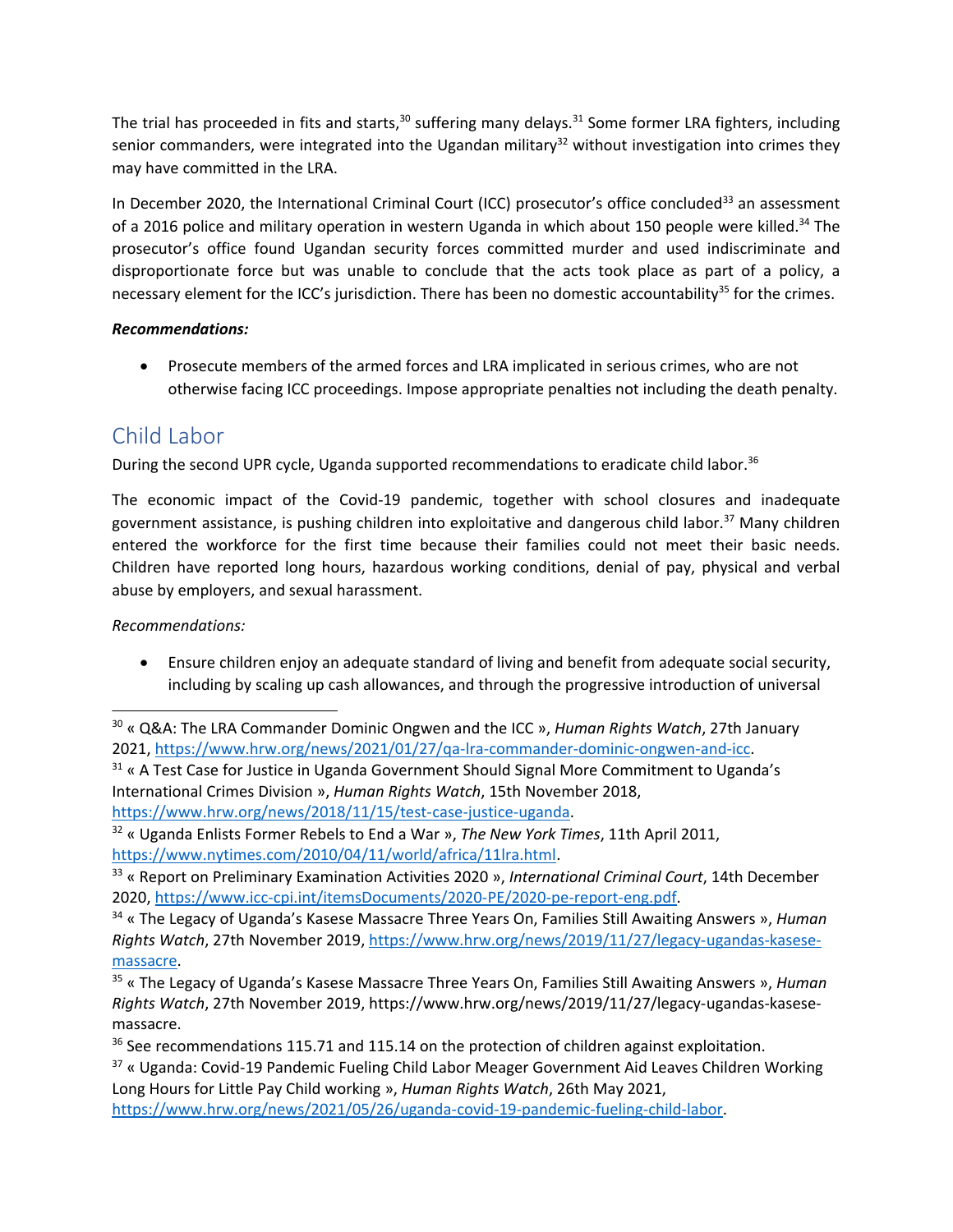child allowances;

 Pass laws requiring companies to conduct human rights due diligence throughout their global supply chains to ensure they are not contributing to child labor or other rights abuses.

## **Education**

In its second UPR cycle, Uganda supported recommendations to increase primary school enrollment, improve girls' access to education, and improve the quality of education.<sup>38</sup>

To limit the spread of Covid-19, Uganda ordered the closure of all schools in March 2020. The prolonged closures affected more than 15 million students, leading many to drop out.<sup>39</sup>

Uganda adopted universal primary education in 1997 and universal secondary education in 2007, abolishing tuition fees and prohibiting schools from introducing other costs that could create barriers for students from low-income households and those living in poverty. In practice, many public schools still levy fees. Prohibitive school fees and the under-resourcing of public primary and secondary schools are [significant](https://www.hrw.org/news/2020/11/23/pioneer-laggard) barriers for many children. Working children told Human Rights Watch<sup>40</sup> that in addition to helping their family during the Covid-19 pandemic, they also hoped to save money to cover school fees once schools re-opened.

### *Recommendations:*

- Guarantee universal access to free and good quality primary and secondary education free of any charges or indirect costs;
- Ensure that children who aged out of compulsory or free education during the pandemic are able to stay in school.

# Teenage Pregnancy and Child Marriage

In its second UPR cycle, Uganda supported recommendations to abolish discriminatory laws,<sup>41</sup> protect the rights of women and children<sup>42</sup> and work to achieve equal access to education for girls.<sup>43</sup>

<https://www.hrw.org/news/2021/05/26/uganda-covid-19-pandemic-fueling-child-labor>.

<sup>&</sup>lt;sup>38</sup> See recommendations 115.123, 115.126 ,115.28 and 115.127 on the right to education (general) and recommendations 115.124 and 115.125 on the right to primary education.

<sup>&</sup>lt;sup>39</sup> « Prioritize re-opening of schools to secure children's well being An OpEd by Dr. Munir Safieldin, UNICEF Representative in Uganda », *UNICEF*, 2nd July 2021, [https://www.unicef.org/uganda/press](https://www.unicef.org/uganda/press-releases/prioritize-re-opening-schools-secure-childrens-well-being)[releases/prioritize-re-opening-schools-secure-childrens-well-being](https://www.unicef.org/uganda/press-releases/prioritize-re-opening-schools-secure-childrens-well-being).

 $^{40}$  « Uganda: Covid-19 Pandemic Fueling Child Labor Meager Government Aid Leaves Children Working Long Hours for Little Pay », *Human Rights Watch,* 26th May 2021,

<sup>&</sup>lt;sup>41</sup> See recommendation 115.8.

 $^{42}$  See recommendations 115.57, 115.8, 115.52, 115.49, 115.62, 115.51, 115.9, 115.53, 115.69, 115.54, 115.55, 115.70, 115.77, 115.98, 115.91, 115.37 and 115.38 on women'<sup>s</sup> rights and violence against women. See recommendations 115.58, 115.20, 115.80 on children'<sup>s</sup> right.

 $^{43}$  See recommendations 115.126 and 115.128 on equal access to education for girls.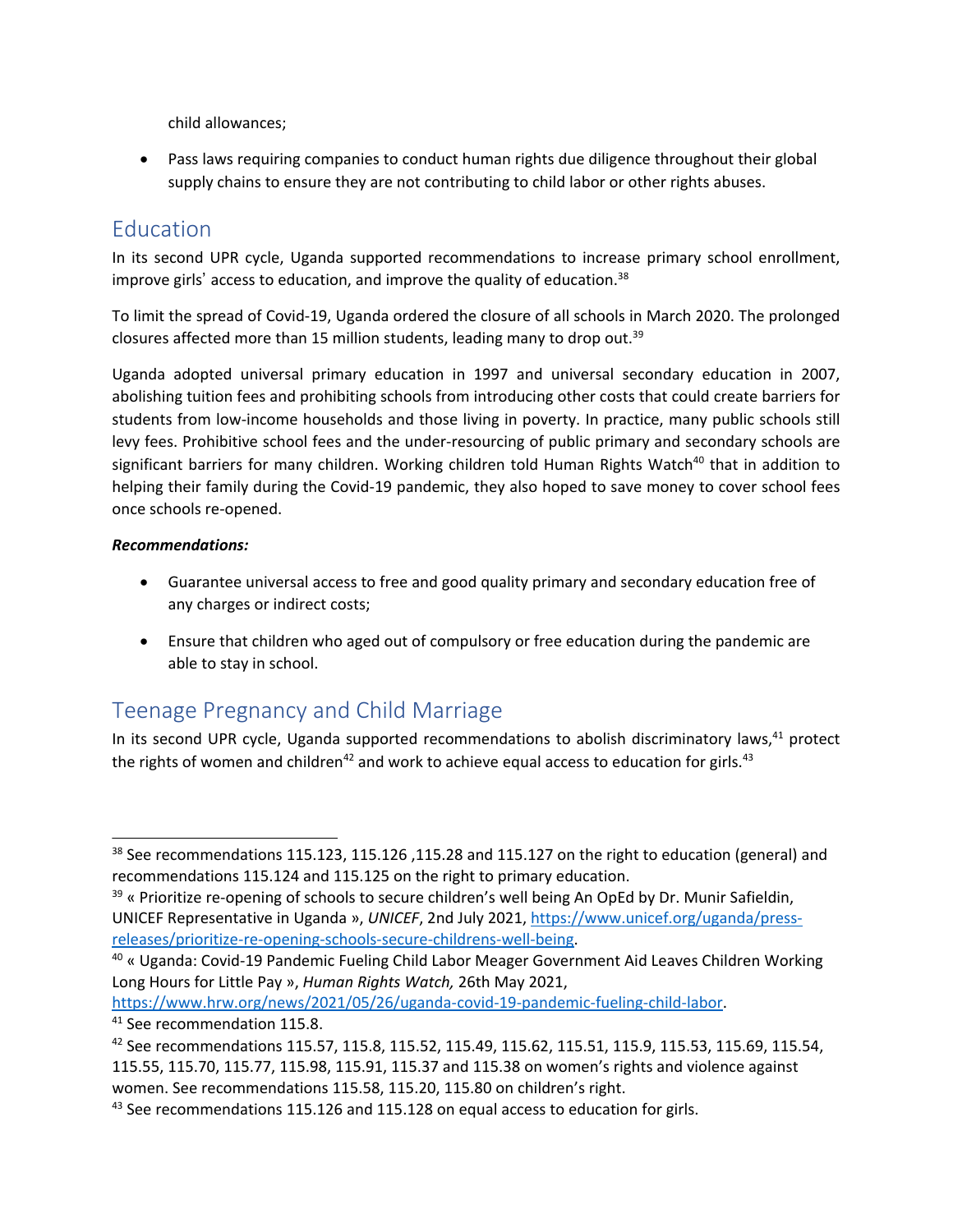Teenage pregnancy, parenthood and child marriage constitute <sup>a</sup> significant barrier for girls' education. According to national data,<sup>44</sup> 25 percent of girls and women age 15- 19 have begun childbearing, and 34 percent<sup>45</sup> of girls are married before age 18. According to UNICEF<sup>46</sup>, 25 per cent of pregnancies recorded in Uganda annually are from teenage mothers. Many girls drop out of school once they become parents. In December 2020, Uganda's Ministry of Education published revised guidelines<sup>47</sup> for the prevention and management of teenage pregnancy which provide for school reentry.

The government states it aims to prevent teenage pregnancies through sexuality education and regular pregnancy testing in schools. Yet pregnancy testing is not a preventive tool: it is often stigmatizing,<sup>48</sup> done without consent, and infringes<sup>49</sup> on privacy and dignity. Uganda's national Sexuality Education Framework<sup>50</sup> tackles important aspects of sexuality education and prevention of gender-based violence, but overwhelmingly focuses on sexual abstinence, counter to international human rights standards<sup>51</sup> and guidance<sup>52</sup> on comprehensive sexuality education.

In 2015, the government adopted <sup>a</sup> national strategy aimed at ending child marriage and increasing adolescent girls' educational attainment. There is reported<sup>53</sup> progress, albeit slow in the face of cultural, economic, and social challenges. Uganda has yet to finalize the Marriage Bill (2017), which attempts to harmonize conflicting legislation on the minimum age for marriage.

### *Recommendations:*

<sup>47</sup> UNGEI, Revised Guidelines Prevention Management Teenage Pregnancy School Settings Uganda (2021), [https://www.ungei.org/sites/default/files/2021-02/Revised-Guidelines-Prevention-](https://www.ungei.org/sites/default/files/2021-02/Revised-Guidelines-Prevention-Management%2520-Teenage-Pregnancy-School-Settings-Uganda-2020-eng.pdf)[Management%2520-Teenage-Pregnancy-School-Settings-Uganda-2020-eng.pdf](https://www.ungei.org/sites/default/files/2021-02/Revised-Guidelines-Prevention-Management%2520-Teenage-Pregnancy-School-Settings-Uganda-2020-eng.pdf).

49 « Submission by Human Rights Watch to the UN Special Rapporteur on the Right to Privacy », *Human Rights Watch*, 19th October 2020, [https://www.hrw.org/news/2020/10/19/submission-human-rights](https://www.hrw.org/news/2020/10/19/submission-human-rights-watch-un-special-rapporteur-right-privacy)[watch-un-special-rapporteur-right-privacy](https://www.hrw.org/news/2020/10/19/submission-human-rights-watch-un-special-rapporteur-right-privacy).

<sup>50</sup> [https://irp-](https://irp-cdn.multiscreensite.com/a135ac62/files/uploaded/NATIONAL%2520SEXUALITY%2520EDUCATION%2520FRAMEWORK.pdf)

[https://tbinternet.ohchr.org/\\_layouts/15/treatybodyexternal/Download.aspx?symbolno=CRC%252fC%2](https://tbinternet.ohchr.org/_layouts/15/treatybodyexternal/Download.aspx?symbolno=CRC%252fC%252fGC%252f20&Lang=en) [52fGC%252f20&Lang=en](https://tbinternet.ohchr.org/_layouts/15/treatybodyexternal/Download.aspx?symbolno=CRC%252fC%252fGC%252f20&Lang=en).

<sup>44</sup> « Demographic and Health Survey », *Uganda Bureau of Statistics*, 2016 <https://dhsprogram.com/pubs/pdf/FR333/FR333.pdf>

<sup>&</sup>lt;sup>45</sup> Uganda's page, United Nations Population Fund, <https://www.unfpa.org/data/UG>.

<sup>46</sup> UGANDA Country profile, *UNFPA–UNICEF Global Programme to End Child Marriage,* 2019, <https://www.unicef.org/media/88846/file/Child-marriage-Uganda-profile-2019.pdf>.

<sup>&</sup>lt;sup>48</sup> « Leave No Girl Behind in Africa Discrimination in Education against Pregnant Girls and Adolescent Mothers », *Human Rights Watch*, 14th June 2018, [https://www.hrw.org/report/2018/06/14/leave-no](https://www.hrw.org/report/2018/06/14/leave-no-girl-behind-africa/discrimination-education-against-pregnant-girls-and#_ftn80)[girl-behind-africa/discrimination-education-against-pregnant-girls-and#\\_ftn80](https://www.hrw.org/report/2018/06/14/leave-no-girl-behind-africa/discrimination-education-against-pregnant-girls-and#_ftn80).

[cdn.multiscreensite.com/a135ac62/files/uploaded/NATIONAL%2520SEXUALITY%2520EDUCATION%252](https://irp-cdn.multiscreensite.com/a135ac62/files/uploaded/NATIONAL%2520SEXUALITY%2520EDUCATION%2520FRAMEWORK.pdf) [0FRAMEWORK.pdf](https://irp-cdn.multiscreensite.com/a135ac62/files/uploaded/NATIONAL%2520SEXUALITY%2520EDUCATION%2520FRAMEWORK.pdf).

 $^{51}$  General comment No. 20 (2016) on the implementation of the rights of the child during adolescence, *Conventions on the Rights of the Child*, United Nations, 6th December 2016,

<sup>52</sup> « International technical guidance on sexuality education: an evidence-informed approach », *UNESCO*, 2018, <https://unesdoc.unesco.org/ark:/48223/pf0000260770>.

<sup>53</sup> « A Policy Brief on the Economic Impacts of Child Marriage in Uganda », *Girls Not Brides Uganda, The Ugandan Partnership to End Child Marriage*, [https://www.icrw.org/wp](https://www.icrw.org/wp-content/uploads/2018/10/GirlsNotBrides_UgandaEICM_Brief_v5.pdf)[content/uploads/2018/10/GirlsNotBrides\\_UgandaEICM\\_Brief\\_v5.pdf](https://www.icrw.org/wp-content/uploads/2018/10/GirlsNotBrides_UgandaEICM_Brief_v5.pdf).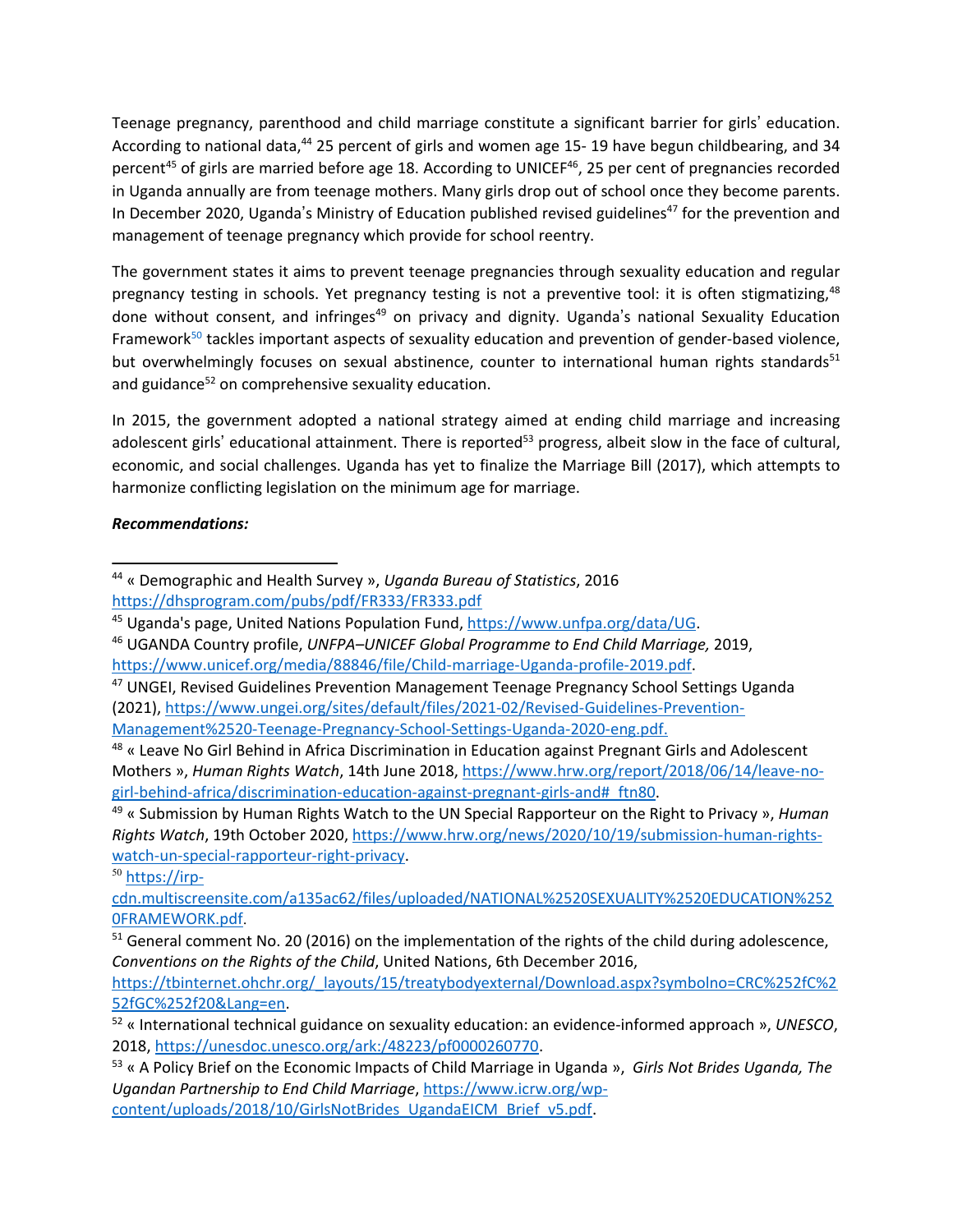- Monitor schools to ensure girls are not discriminated against or excluded due to pregnancy or parenthood.
- End compulsory pregnancy testing in schools.
- Ensure sexuality education complies with international human rights standards and best practices, including UNESCO'<sup>s</sup> International Guidance on Comprehensive Sexuality Education.
- **•** Reform marriage laws to align them with international human rights law, in collaboration with civil society groups working on women'<sup>s</sup> and girls' rights. Enact legislation setting <sup>a</sup> minimum marriage age of 18 for both spouses without parental consent.

## Forced evictions

Years of security forces' forced evictions in Apaa, Northern Uganda, gained attention in June 2018 when 200 residents traveled 100 kilometers to seek refuge at the UN Office of the High Commissioner for Human Rights (OHCHR) in Gulu after soldiers torched homes, beating and killing <sup>a</sup> resident as part of an eviction exercise. The forced evictions have continued.

Between November 2019 and March 2020, Uganda'<sup>s</sup> Electoral Commission sought to update the national voters' register, verifying existing voters and registering newly eligible ones across the country, but excluded Apaa,<sup>54</sup> leaving thousands of eligible voters unable to participate in the 2021 elections.

### *Recommendations:*

- End forced evictions and establish an effective consultative process to resolve the Apaa property dispute, based on respect for property rights and fair procedures for compulsory acquisition of land and equitable compensation.
- The Ugandan Electoral Commission should ensure all eligible Apaa residents are included in the updated voters' register and can participate in future elections.

## Shackling of People with Psychosocial Disabilities

Uganda committed to implementing recommendations on protecting the rights of persons with disabilities.<sup>55</sup> People with psychosocial disabilities (mental health conditions) in Uganda can be shackled<sup>56</sup>—chained or locked in confined spaces—due to inadequate support and mental health services, as well as widespread beliefs that stigmatize people with psychosocial disabilities.

<https://www.hrw.org/news/2020/12/22/uganda-northern-village-may-be-disenfranchised>.

<sup>&</sup>lt;sup>54</sup> « Uganda: Northern Village May Be Disenfranchised Ensure All Eligible Citizens in Apaa Right to Vote; Access to Polls », *Human Rights Watch*, 22nd December 2020,

<sup>55</sup> See recommendations 115.130, 115.129, 115.131, 115.21, 116.18 ,115.140, 115.122 and 115.20 on persons with disabilities' rights.

<sup>56</sup> « Living in chains. Shackling of People with Psychosocial Disabilities Worldwide », *Human Rights Watch, October 2020*,

[https://www.hrw.org/sites/default/files/media\\_2020/10/global\\_shackling1020\\_web\\_2.pdf](https://www.hrw.org/sites/default/files/media_2020/10/global_shackling1020_web_2.pdf).